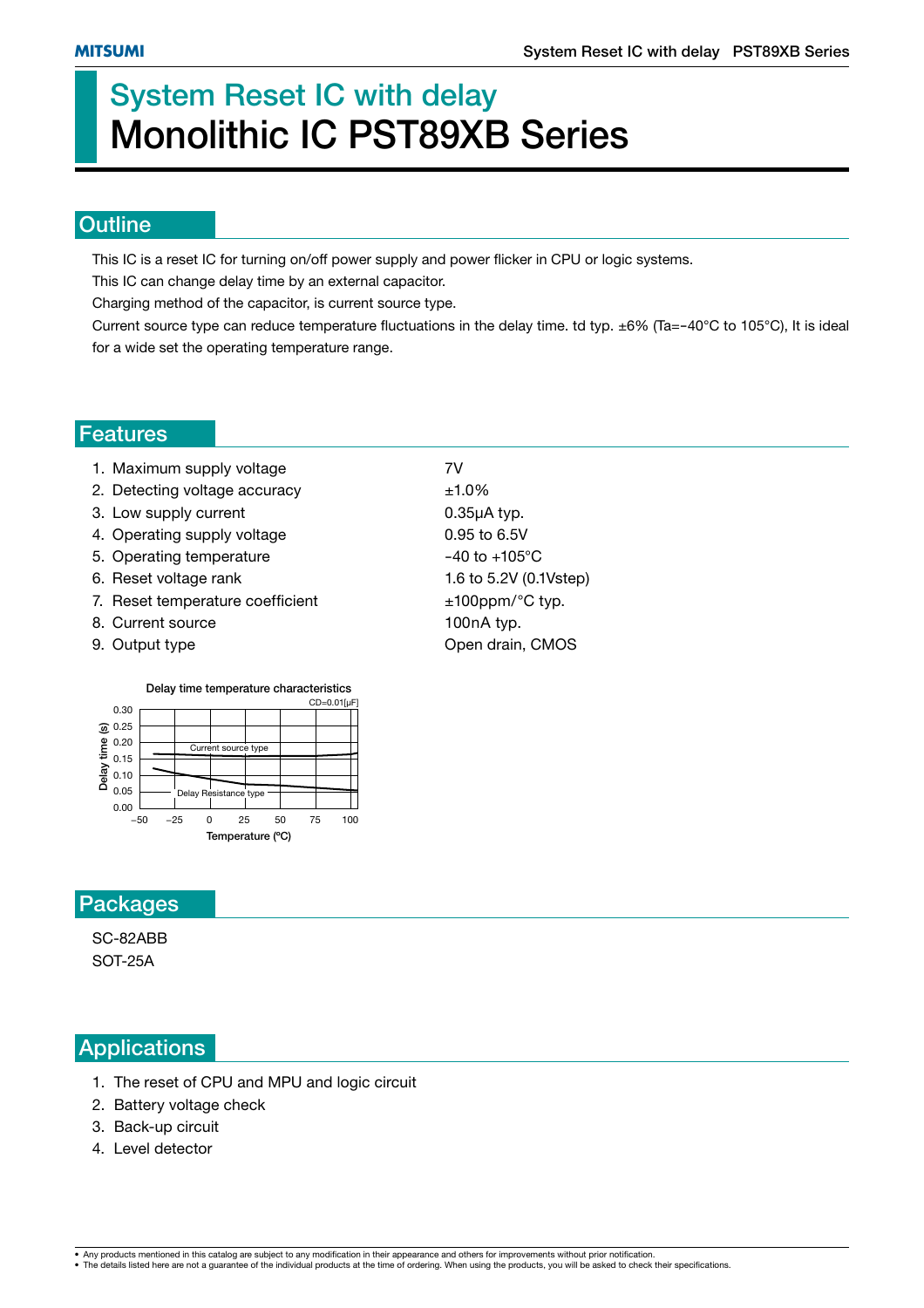## **Block Diagram**

**PST893Bxxx**



**PST894Bxxx**

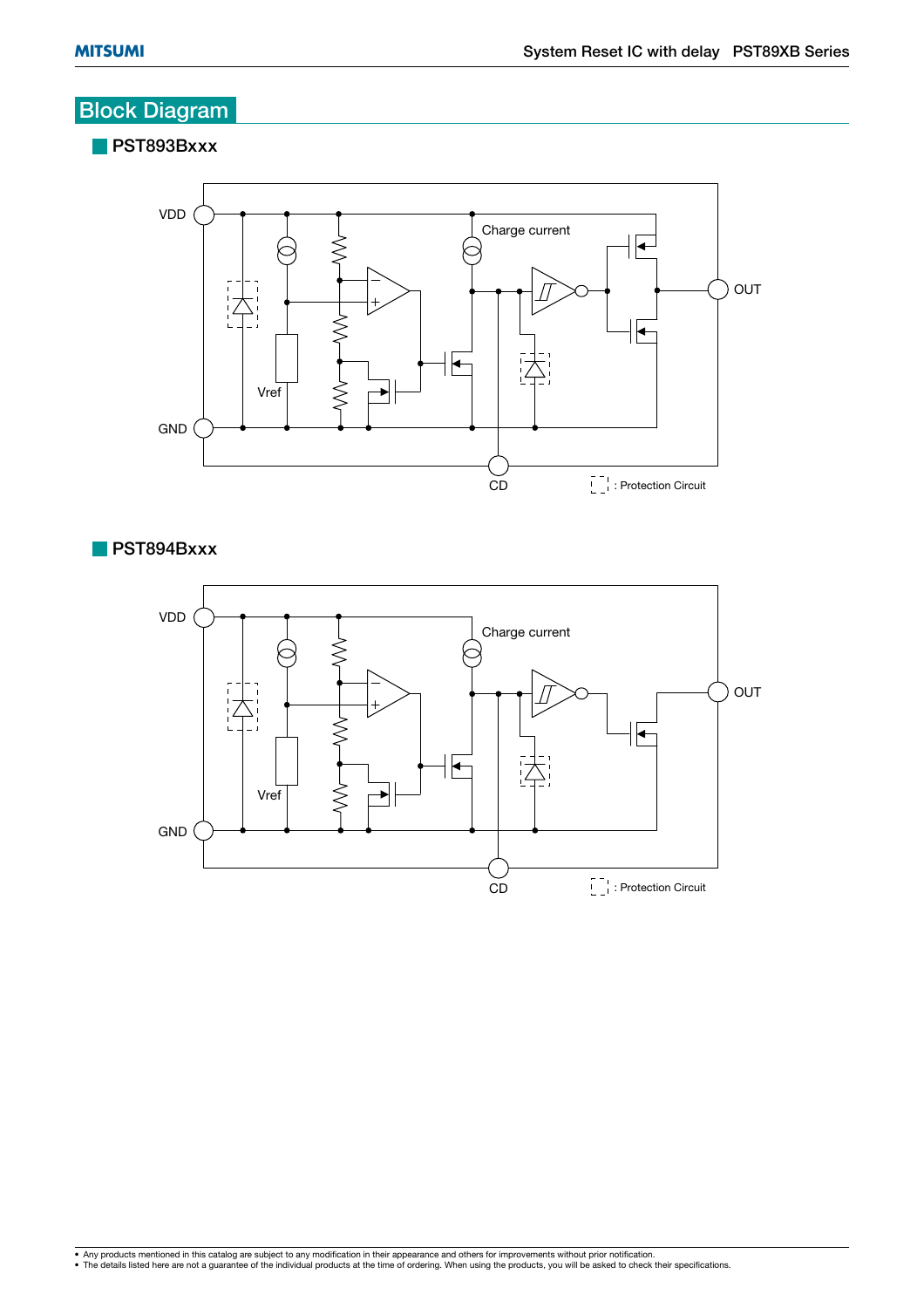## **Pin Assignment**



(TOP VIEW)

|   | <b>OUT</b>     |
|---|----------------|
| 2 | VDD            |
| 3 | GND            |
|   | N <sub>C</sub> |
| 5 | CD             |

SOT-25A (TOP VIEW)

## **Pin Description**

#### **SC-82ABB**

#### **SOT-25A**

| Pin No. | Pin name   | <b>Functions</b>                 |
|---------|------------|----------------------------------|
|         | <b>GND</b> | <b>GND</b> Pin                   |
| 2       | VDD        | VDD Pin / Voltage Detect Pin     |
| 3       | CD         | Capacitor Connect Pin with Delay |
|         | OUT        | <b>Reset Signal Output Pin</b>   |

| Pin No. | Pin name   | <b>Functions</b>                 |
|---------|------------|----------------------------------|
|         | OUT        | Reset Signal Output Pin          |
| 2       | VDD        | VDD Pin / Voltage Detect Pin     |
| 3       | <b>GND</b> | <b>GND Pin</b>                   |
|         | NC.        | No Connection                    |
|         | CD         | Capacitor Connect Pin with Delay |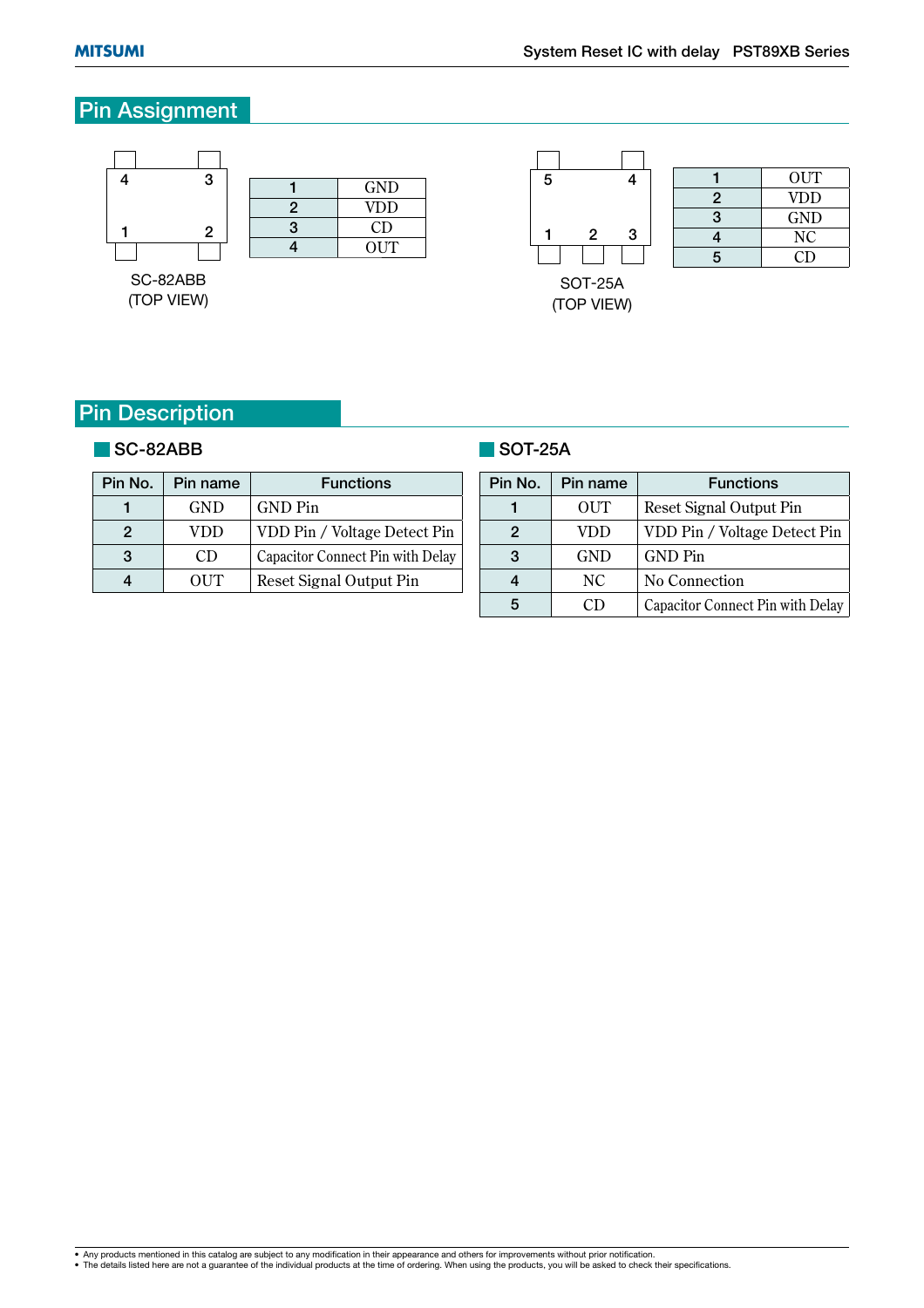## **Absolute Maximum Ratings (Except where noted otherwise Ta=25°C)**

| Item                        | Symbol                 | Ratings                        | <b>Units</b>                      |    |  |
|-----------------------------|------------------------|--------------------------------|-----------------------------------|----|--|
| <b>Supply Voltage</b>       | VDD max.               | $-0.3-17.0$                    |                                   | V  |  |
| <b>Output Voltage</b>       | <b>OUT</b>             | PST893 Series                  | $GND-0.3 \sim$<br>VDD max. $+0.3$ | V  |  |
|                             |                        | PST894 Series                  | $GND-0.3-+7.0$                    |    |  |
| <b>Input Current (VDD)</b>  | <b>I</b> <sub>DD</sub> | $0 - 20$                       | mA                                |    |  |
| <b>Output Current (OUT)</b> | <b>I</b> OUT           | $0 - 20$                       |                                   | mA |  |
| <b>CD Pin Input Voltage</b> | <b>V</b> <sub>CD</sub> | $GND-0.3 \sim VDD$ max. $+0.3$ |                                   | V  |  |
| Power dissipation           | Pd                     | 150                            | mW                                |    |  |
| Operating temperature       | Topr                   | $-40^{-}+105$                  | $\circ$ C                         |    |  |
| Storage temperature         | Tstg                   |                                | $-65-125$                         |    |  |

## **Recommended Operating Conditions**

| ltem                          | Symbol      | Ratings      | Units                      |
|-------------------------------|-------------|--------------|----------------------------|
| Operating Ambient temperature | <b>Topr</b> | $-40$ $-105$ | $\circ$ $\curvearrowright$ |
| Operating voltage             | Vdd         | $0.95 - 6.5$ |                            |

## **Model Name**



|   | a                       |   | b                                         |     | C                                                       |   | d                             |              | e                                       |
|---|-------------------------|---|-------------------------------------------|-----|---------------------------------------------------------|---|-------------------------------|--------------|-----------------------------------------|
|   | <b>Output Type</b>      |   | CD pin charge Type Detecting Voltage Rank |     | Package                                                 |   | <b>Packing Specifications</b> |              |                                         |
| 3 | <b>CMOS</b><br>Output   | B | Current<br>source                         | 160 | Setting of                                              | U | SC-82ABB                      | $\mathbf{M}$ | <b>RHOUSING</b><br>Halogen-free Product |
| 4 | Open<br>drain<br>Output |   |                                           |     | the detection<br>voltage<br>from $1.6V$<br>to 5.2V,0.1V | N | SOT-25A                       | H            | L HOUSING<br>Halogen-free Product       |
|   |                         |   |                                           | 520 | step.                                                   |   |                               |              |                                         |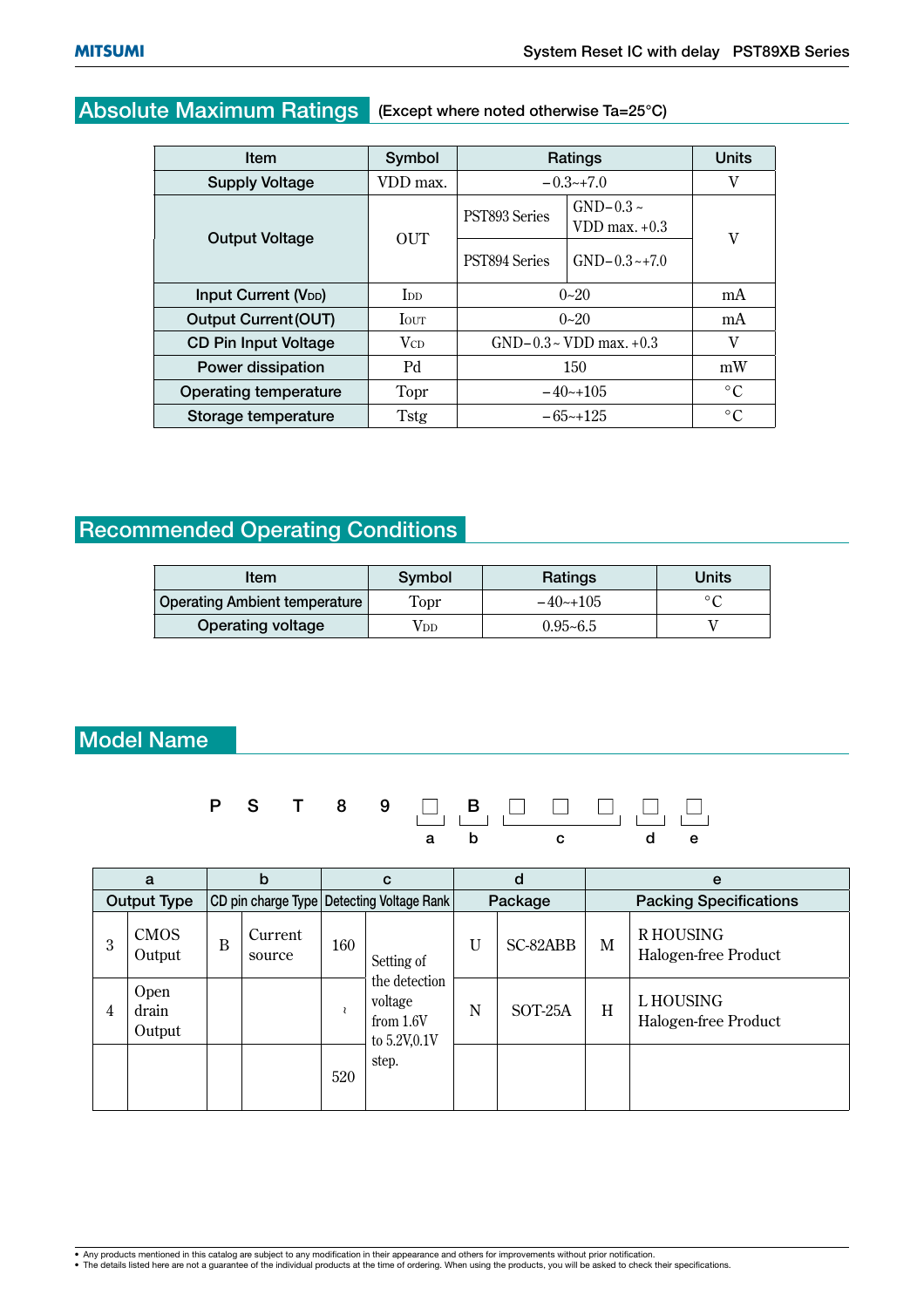## **Electrical Characteristics (Except where noted otherwise Ta=25°C)**

| Item                   | Symbol | <b>Measurement conditions</b>                                   | Rank | Min.   | Typ.   | Max.   | Units | Circuit        |
|------------------------|--------|-----------------------------------------------------------------|------|--------|--------|--------|-------|----------------|
|                        |        |                                                                 |      | 1.5840 | 1.6000 | 1.6160 |       |                |
|                        |        |                                                                 | 160  | 1.5600 |        | 1.6400 |       |                |
|                        |        |                                                                 | 170  | 1.6830 | 1.7000 | 1.7170 |       |                |
|                        |        |                                                                 |      | 1.6575 |        | 1.7425 |       |                |
|                        |        |                                                                 | 180  | 1.7820 | 1.8000 | 1.8180 |       |                |
|                        |        |                                                                 |      | 1.7550 |        | 1.8450 |       |                |
|                        |        |                                                                 | 190  | 1.8810 | 1.9000 | 1.9190 |       |                |
|                        |        |                                                                 |      | 1.8525 |        | 1.9475 |       |                |
|                        |        |                                                                 | 200  | 1.9800 | 2.0000 | 2.0200 |       |                |
|                        |        |                                                                 |      | 1.9500 |        | 2.0500 |       |                |
|                        |        |                                                                 | 210  | 2.0790 | 2.1000 | 2.1210 |       |                |
|                        |        |                                                                 |      | 2.0475 |        | 2.1525 |       |                |
|                        |        |                                                                 | 220  | 2.1780 | 2.2000 | 2.2220 |       |                |
|                        |        |                                                                 |      | 2.1450 |        | 2.2550 |       |                |
|                        |        |                                                                 | 230  | 2.2770 | 2.3000 | 2.3230 |       |                |
|                        |        |                                                                 |      | 2.2425 |        | 2.3575 |       |                |
|                        |        |                                                                 | 240  | 2.3760 | 2.4000 | 2.4240 |       |                |
|                        |        |                                                                 |      | 2.3400 |        | 2.4600 |       |                |
|                        |        |                                                                 | 250  | 2.4750 | 2.5000 | 2.5250 |       |                |
|                        |        |                                                                 |      | 2.4375 |        | 2.5625 |       |                |
|                        |        |                                                                 | 260  | 2.5740 | 2.6000 | 2.6260 |       |                |
|                        |        | Ta=+25 $\mathrm{^{\circ}C}$<br>$V_{\rm TH}$<br>Ta= $-40$ ~+85°C |      | 2.5350 |        | 2.6650 |       |                |
|                        |        |                                                                 | 270  | 2.6730 | 2.7000 | 2.7270 | V     |                |
|                        |        |                                                                 |      | 2.6325 |        | 2.7675 |       |                |
| <b>Reset threshold</b> |        |                                                                 | 280  | 2.7720 | 2.8000 | 2.8280 |       | $\overline{2}$ |
| (Note1)                |        |                                                                 |      | 2.7300 |        | 2.8700 |       |                |
|                        |        |                                                                 | 290  | 2.8710 | 2.9000 | 2.9290 |       |                |
|                        |        |                                                                 |      | 2.8275 |        | 2.9725 |       |                |
|                        |        |                                                                 | 300  | 2.9700 | 3.0000 | 3.0300 |       |                |
|                        |        |                                                                 |      | 2.9250 |        | 3.0750 |       |                |
|                        |        |                                                                 | 310  | 3.0690 | 3.1000 | 3.1310 |       |                |
|                        |        |                                                                 |      | 3.0225 |        | 3.1775 |       |                |
|                        |        |                                                                 | 320  | 3.1680 | 3.2000 | 3.2320 |       |                |
|                        |        |                                                                 |      | 3.1200 |        | 3.2800 |       |                |
|                        |        |                                                                 | 330  | 3.2670 | 3.3000 | 3.3330 |       |                |
|                        |        |                                                                 |      | 3.2175 |        | 3.3825 |       |                |
|                        |        |                                                                 | 340  | 3.3660 | 3.4000 | 3.4340 |       |                |
|                        |        |                                                                 |      | 3.3150 |        | 3.4850 |       |                |
|                        |        |                                                                 | 350  | 3.4650 | 3.5000 | 3.5350 |       |                |
|                        |        |                                                                 |      | 3.4125 |        | 3.5875 |       |                |
|                        |        |                                                                 | 360  | 3.5640 | 3.6000 | 3.6360 |       |                |
|                        |        |                                                                 |      | 3.5100 |        | 3.6900 |       |                |
|                        |        |                                                                 | 370  | 3.6630 | 3.7000 | 3.7370 |       |                |
|                        |        |                                                                 |      | 3.6075 |        | 3.7925 |       |                |
|                        |        |                                                                 | 370  | 3.7620 | 3.8000 | 3.8380 |       |                |
|                        |        |                                                                 |      | 3.7050 |        | 3.8950 |       |                |
|                        |        |                                                                 | 390  | 3.8610 | 3.9000 | 3.9390 |       |                |
|                        |        |                                                                 |      | 3.8025 |        | 3.9975 |       |                |
|                        |        |                                                                 | 400  | 3.9600 | 4.0000 | 4.0400 |       |                |
|                        |        |                                                                 |      | 3.9000 |        | 4.1000 |       |                |

Note1 : This device is tested at Ta=25°C, over temperature limits guaranteed by desigh only. Note2 : The parameter is guaranteed by design.

<sup>•</sup> Any products mentioned in this catalog are subject to any modification in their appearance and others for improvements without prior notification.<br>• The details listed here are not a guarantee of the individual products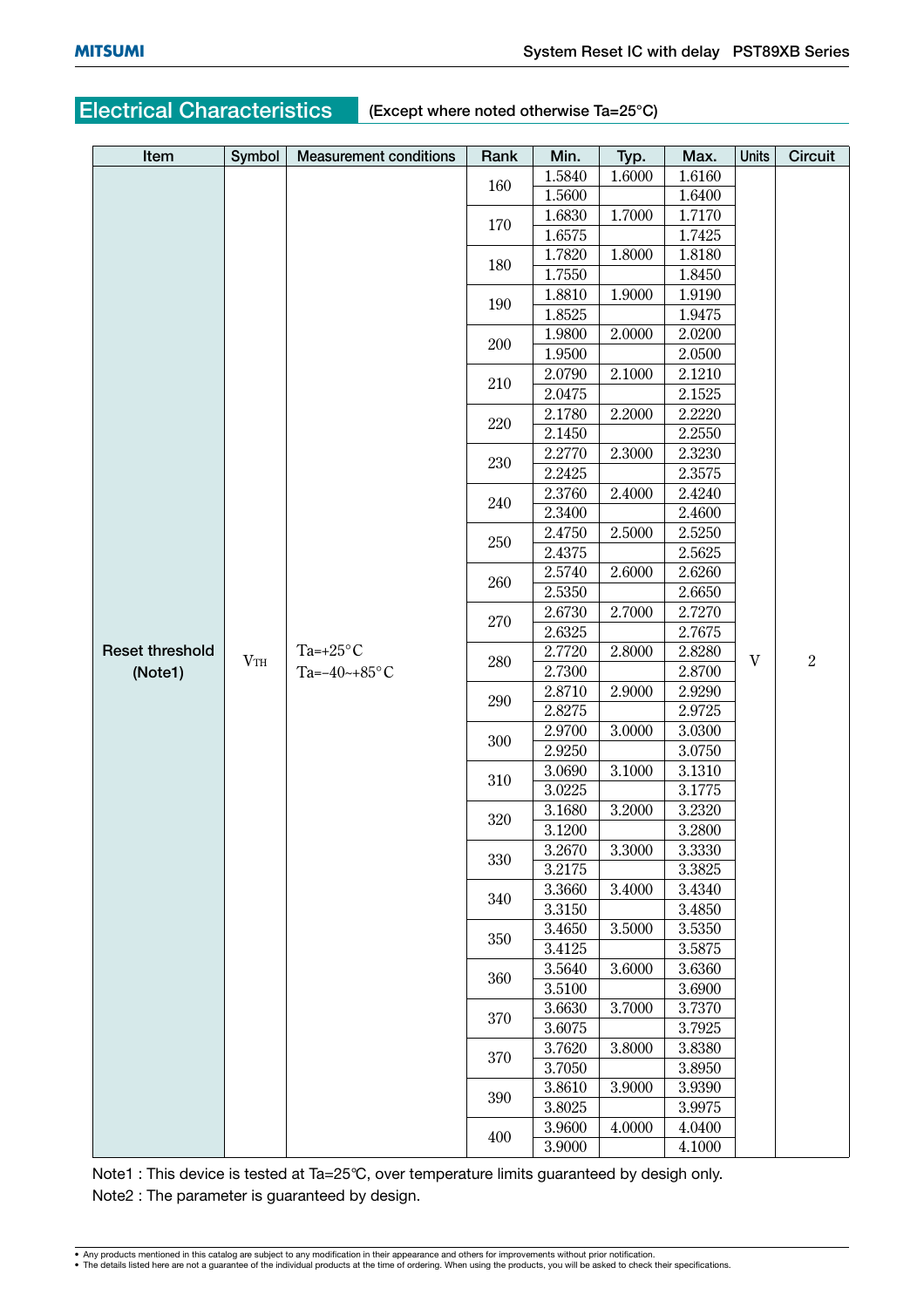| Item                   | Symbol | <b>Measurement conditions</b>           | Rank | Min.             | Typ.   | Max.   | <b>Units</b> | <b>Circuit</b> |
|------------------------|--------|-----------------------------------------|------|------------------|--------|--------|--------------|----------------|
|                        |        |                                         |      | 4.1000<br>4.0590 | 4.1410 |        |              |                |
|                        |        |                                         | 410  | 3.9975           |        | 4.2025 |              |                |
|                        |        |                                         | 420  | 4.1580           | 4.2000 | 4.2420 |              |                |
|                        |        |                                         |      | 4.0950           |        | 4.3050 |              |                |
|                        |        |                                         | 430  | 4.2570           | 4.3000 | 4.3430 |              |                |
|                        |        |                                         |      | 4.1925           |        | 4.4075 |              |                |
|                        |        |                                         | 440  | 4.3560           | 4.4000 | 4.4440 |              |                |
|                        |        |                                         |      | 4.2900           |        | 4.5100 |              |                |
|                        |        | Ta= $+25^{\circ}$ C<br>Ta= $-40$ ~+85°C |      | 4.4550           | 4.5000 | 4.5450 |              | $\overline{2}$ |
|                        | VTH    |                                         | 450  | 4.3875           |        | 4.6125 | V            |                |
|                        |        |                                         | 460  | 4.5540           | 4.6000 | 4.6460 |              |                |
| <b>Reset threshold</b> |        |                                         |      | 4.4850           |        | 4.7150 |              |                |
| (Note1)                |        |                                         | 470  | 4.6530           | 4.7000 | 4.7470 |              |                |
|                        |        |                                         |      | 4.5825           |        | 4.8175 |              |                |
|                        |        |                                         | 480  | 4.7520           | 4.8000 | 4.8480 |              |                |
|                        |        |                                         |      | 4.6800           |        | 4.9200 |              |                |
|                        |        |                                         | 490  | 4.8510           | 4.9000 | 4.9490 |              |                |
|                        |        |                                         |      | 4.7775           |        | 5.0225 |              |                |
|                        |        |                                         | 500  | 4.9500           | 5.0000 | 5.0500 |              |                |
|                        |        |                                         |      | 4.8750           |        | 5.1250 |              |                |
|                        |        |                                         | 510  | 5.0490           | 5.1000 | 5.1510 |              |                |
|                        |        |                                         |      | 4.9725           |        | 5.2275 |              |                |
|                        |        |                                         |      | 5.1480           | 5.2000 | 5.2520 |              |                |
|                        |        |                                         | 520  | 5.0700           |        | 5.3300 |              |                |

Note1 : This device is tested at Ta=25°C, over temperature limits guaranteed by desigh only. Note2 : The parameter is guaranteed by design.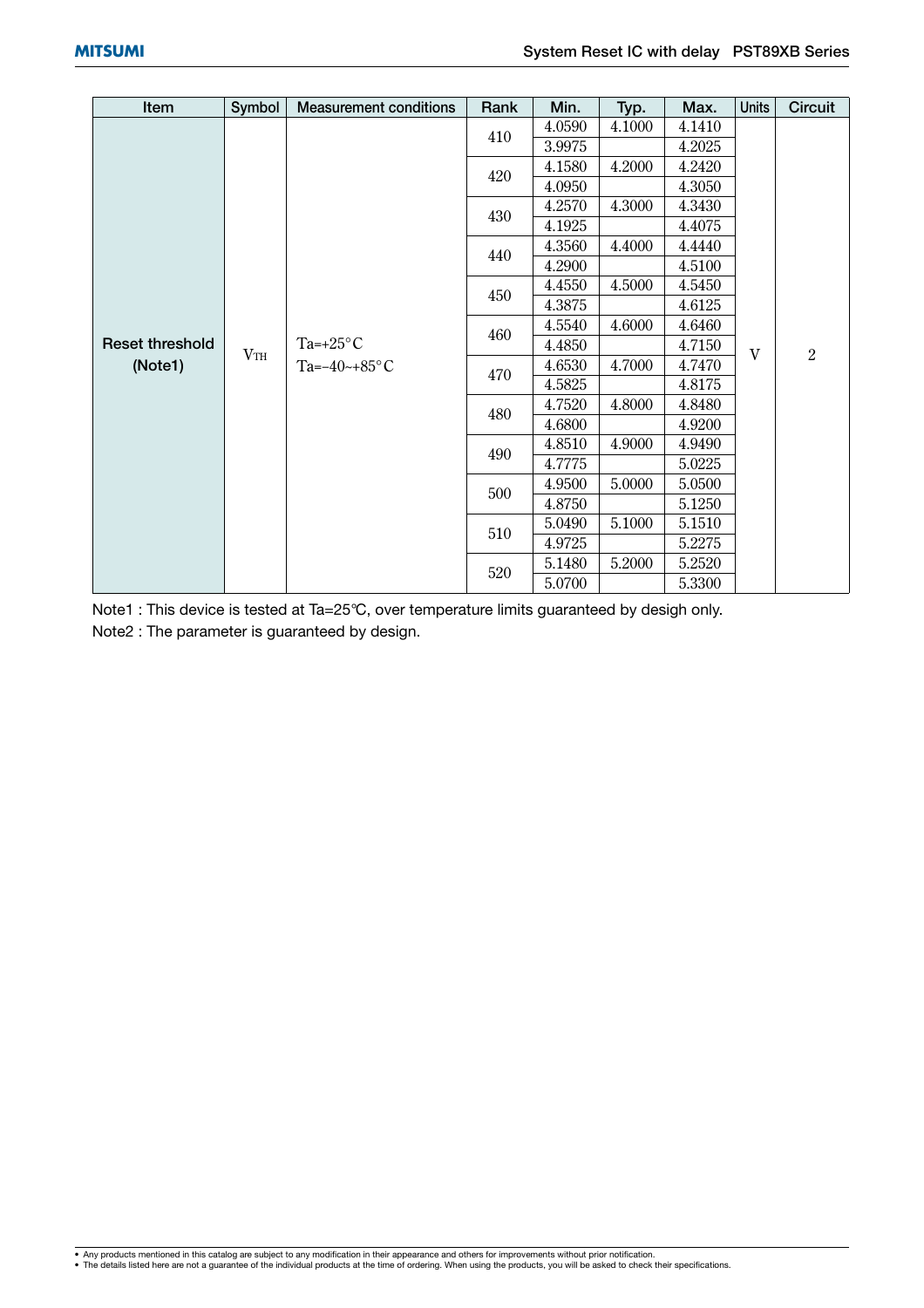| Item                   | Symbol       | <b>Measurement conditions</b>                    | Rank    | Min.      | Typ.      | Max.  | Units | Circuit        |
|------------------------|--------------|--------------------------------------------------|---------|-----------|-----------|-------|-------|----------------|
|                        |              |                                                  | 160     | 0.048     | 0.080     | 0.128 |       |                |
|                        |              |                                                  | 170     | 0.051     | 0.085     | 0.136 |       |                |
|                        |              |                                                  | 180     | 0.054     | 0.090     | 0.144 |       |                |
|                        |              |                                                  | 190     | 0.057     | 0.095     | 0.152 |       |                |
|                        |              |                                                  | 200     | 0.060     | 0.100     | 0.160 |       |                |
|                        |              |                                                  | 210     | 0.063     | 0.105     | 0.168 |       |                |
|                        |              |                                                  | 220     | 0.066     | 0.110     | 0.176 |       |                |
|                        |              |                                                  | 230     | 0.069     | 0.115     | 0.184 |       |                |
|                        |              |                                                  | 240     | $0.072\,$ | 0.120     | 0.192 |       |                |
|                        |              |                                                  | 250     | 0.075     | $0.125\,$ | 0.200 |       |                |
|                        |              |                                                  | 260     | 0.078     | 0.130     | 0.208 |       |                |
|                        |              |                                                  | 270     | 0.081     | 0.135     | 0.216 |       |                |
|                        |              |                                                  | 280     | 0.084     | 0.140     | 0.224 |       |                |
|                        |              |                                                  | 290     | 0.087     | 0.145     | 0.232 |       |                |
|                        |              |                                                  | $300\,$ | 0.090     | 0.150     | 0.240 |       |                |
|                        |              |                                                  | 310     | 0.093     | 0.155     | 0.248 |       |                |
|                        |              |                                                  | 320     | 0.096     | 0.160     | 0.256 |       |                |
| <b>Reset threshold</b> |              |                                                  | 330     | 0.099     | 0.165     | 0.264 |       |                |
| hysteresis             | $\angle$ VTH | $V_{DD}=0V \rightarrow V_{TH}+1V \rightarrow 0V$ | 340     | 0.102     | 0.170     | 0.272 | V     | $\overline{2}$ |
|                        |              |                                                  | 350     | 0.105     | 0.175     | 0.280 |       |                |
|                        |              |                                                  | 360     | 0.108     | 0.180     | 0.288 |       |                |
|                        |              |                                                  | 370     | 0.111     | 0.185     | 0.296 |       |                |
|                        |              |                                                  | 380     | 0.114     | 0.190     | 0.304 |       |                |
|                        |              |                                                  | 390     | 0.117     | 0.195     | 0.312 |       |                |
|                        |              |                                                  | 400     | 0.120     | 0.200     | 0.320 |       |                |
|                        |              |                                                  | 410     | 0.123     | 0.205     | 0.328 |       |                |
|                        |              |                                                  | 420     | 0.126     | 0.210     | 0.336 |       |                |
|                        |              |                                                  | 430     | 0.129     | 0.215     | 0.344 |       |                |
|                        |              |                                                  | 440     | 0.132     | 0.220     | 0.352 |       |                |
|                        |              |                                                  | 450     | 0.135     | 0.225     | 0.360 |       |                |
|                        |              |                                                  | 460     | 0.138     | 0.230     | 0.368 |       |                |
|                        |              |                                                  | 470     | 0.141     | 0.235     | 0.376 |       |                |
|                        |              |                                                  | 480     | 0.144     | 0.240     | 0.384 |       |                |
|                        |              |                                                  | 490     | 0.147     | 0.245     | 0.392 |       |                |
|                        |              |                                                  | 500     | 0.150     | 0.250     | 0.400 |       |                |
|                        |              |                                                  | 510     | 0.153     | 0.255     | 0.408 |       |                |
|                        |              |                                                  | 520     | 0.156     | 0.260     | 0.416 |       |                |

Note1 : This device is tested at Ta=25°C, over temperature limits guaranteed by desigh only. Note2 : The parameter is guaranteed by design.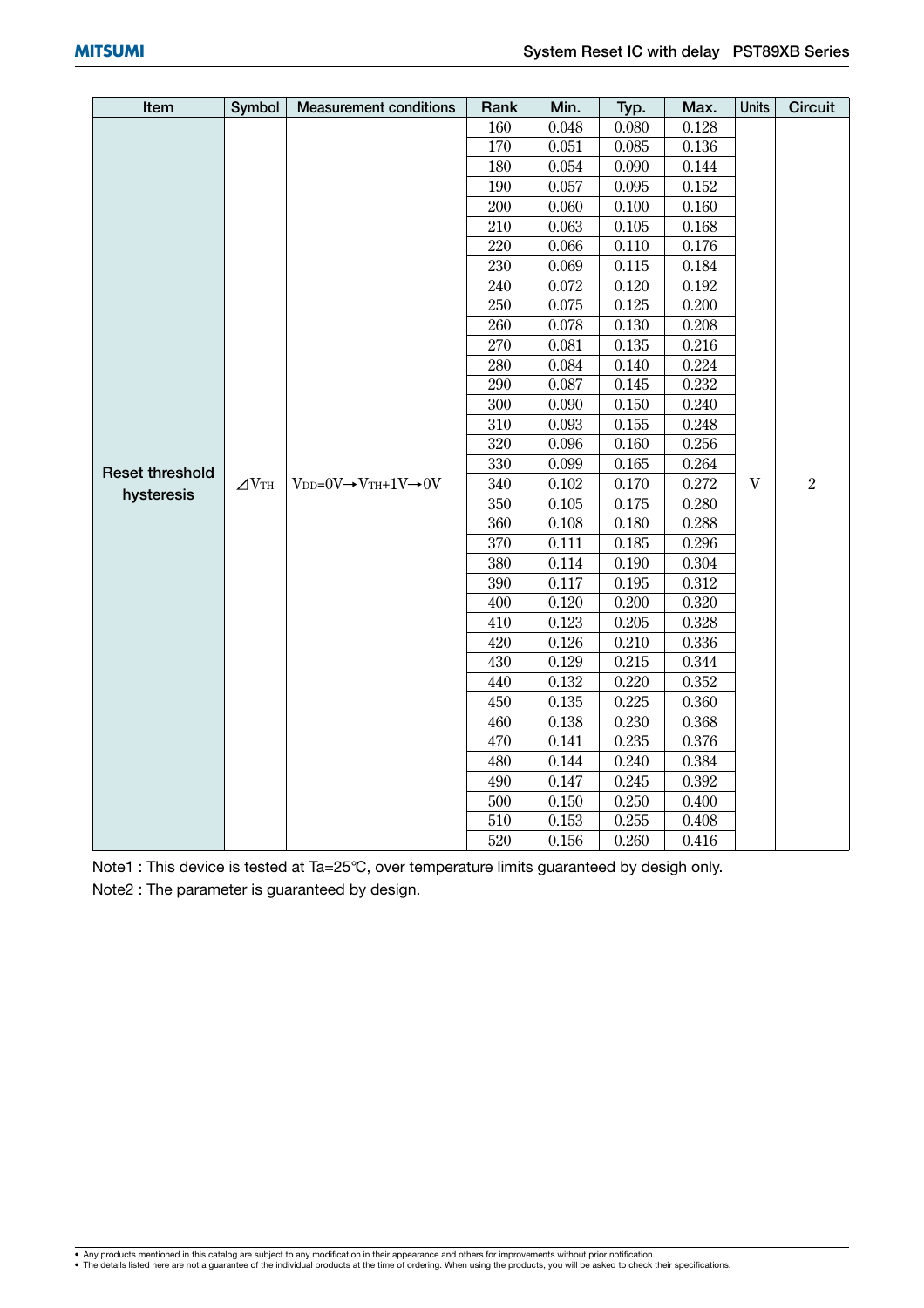| Item                                         | Symbol                                      | <b>Measurement conditions</b>                                          | Rank              | Min.             | Typ.             | Max.      | <b>Units</b> | <b>Circuit</b> |
|----------------------------------------------|---------------------------------------------|------------------------------------------------------------------------|-------------------|------------------|------------------|-----------|--------------|----------------|
| <b>Supply Current</b>                        | I <sub>DD</sub>                             | $VDD=VTH+1V$                                                           | 160<br>$\sim 520$ |                  | 0.35             | 1.0       | $\mu A$      | 1              |
| Reset threshold temp. coefficient<br>(Note1) | $\angle$ VTH/°C                             | Ta= $-40$ ~+85°C                                                       | 160<br>$\sim 520$ |                  | ±100             |           | ppm/°C       | $\overline{2}$ |
| L transfer delay time<br>(Note2)             | <b>t</b> PHL                                | $V_{DD}=V_{TH}+0.4V$<br>$\rightarrow$ VTH-0.4V                         | 160<br>$\sim 520$ | $\overline{2}$   | 15               | 100       | $\mu$ s      | $\,6\,$        |
| H transfer delay time<br>(Note2)             | tplh                                        | $V_{DD}=V_{TH}+0.4V$<br>$\rightarrow$ VTH-0.4V                         | 160<br>~520       | $\overline{2}$   | 15               | 100       | $\mu$ s      | $\,6\,$        |
|                                              | $I_{OL1}$                                   | V <sub>DD</sub> =0.95V, V <sub>DS</sub> =0.05V                         | 160<br>$\sim 520$ | 0.01             | 0.10             |           |              |                |
|                                              | I <sub>OL2</sub>                            | $V_{DD}=1.2V$ , $V_{DS}=0.5V$                                          | 160<br>$\sim 520$ | 0.23             | 2.00             |           |              |                |
| "L" Output Current                           | IOL <sub>3</sub>                            | $V_{DD} = 2.4V, V_{DS} = 0.5V$<br>$VTH\geq 2.5V$                       | 250<br>$\sim 520$ | 1.60             | 8.00             |           | mA           | 3              |
|                                              | $\mbox{IoL4}$                               | V <sub>DD</sub> =3.6V, V <sub>DS</sub> = $0.5V$<br>$VTH \geq 3.7V$     | 370<br>$\sim 520$ | 3.20             | 12.0             |           |              |                |
|                                              | I <sub>OH1</sub>                            | $V_{DD}=4.8V$ , $V_{DS}=0.5V$<br>$VTH \leq 4.7V$<br>PST893 series only | 160<br>~170       | 0.36             | 0.62             |           | mA           | 3              |
| "H" Output Current                           | IOH <sub>2</sub>                            | $V_{DD}=6.1V$ , $V_{DS}=0.5V$<br>PST893 series only                    | 160<br>$\sim 520$ | 0.46             | 0.75             |           |              |                |
| <b>Output Leakage</b><br>Current             | Ileak                                       | $V_{DD}=6.5V$ , OUT=6.5V<br>PST894 series only                         | 160<br>$\sim 520$ |                  |                  | 0.1       | $\mu$ A      | 3              |
| CD Pin charge<br>Current                     | $\mathbf{I}_{\mathrm{D}}$                   | $VDD=VTH+1V$<br>$V_{DS=0}V$                                            | 160<br>$\sim 520$ | 90               | 100              | 110       | nA           | 5              |
| <b>CD Pin Threshold</b><br>Voltage           | $\ensuremath{\text{V}}\xspace_{\text{TCD}}$ | $V_{DD}=V_{TH}\times1.1V$                                              | 160<br>$\sim 520$ | $VDD \times 0.3$ | $VDD \times 0.5$ | $VDD*0.7$ | V            | 4              |
| <b>CD Pin Output</b><br>Current1             | ICD1                                        | $V_{DD}=0.95V$<br>$V_{DS}=0.1V$                                        | 160<br>$\sim 520$ | 2.0              | 30.0             |           | $\mu$ A      | 5              |
| <b>CD Pin Output</b><br>Current <sub>2</sub> | $\mbox{I}\mbox{c}\mbox{D}2$                 | $VDD=1.5V$<br>$V_{DS}=0.5V$                                            | 160<br>$\sim 520$ | 200              | 800              |           | $\mu$ A      | 5              |

Note1 : This device is tested at Ta=25°C, over temperature limits guaranteed by desigh only. Note2 : The parameter is guaranteed by design.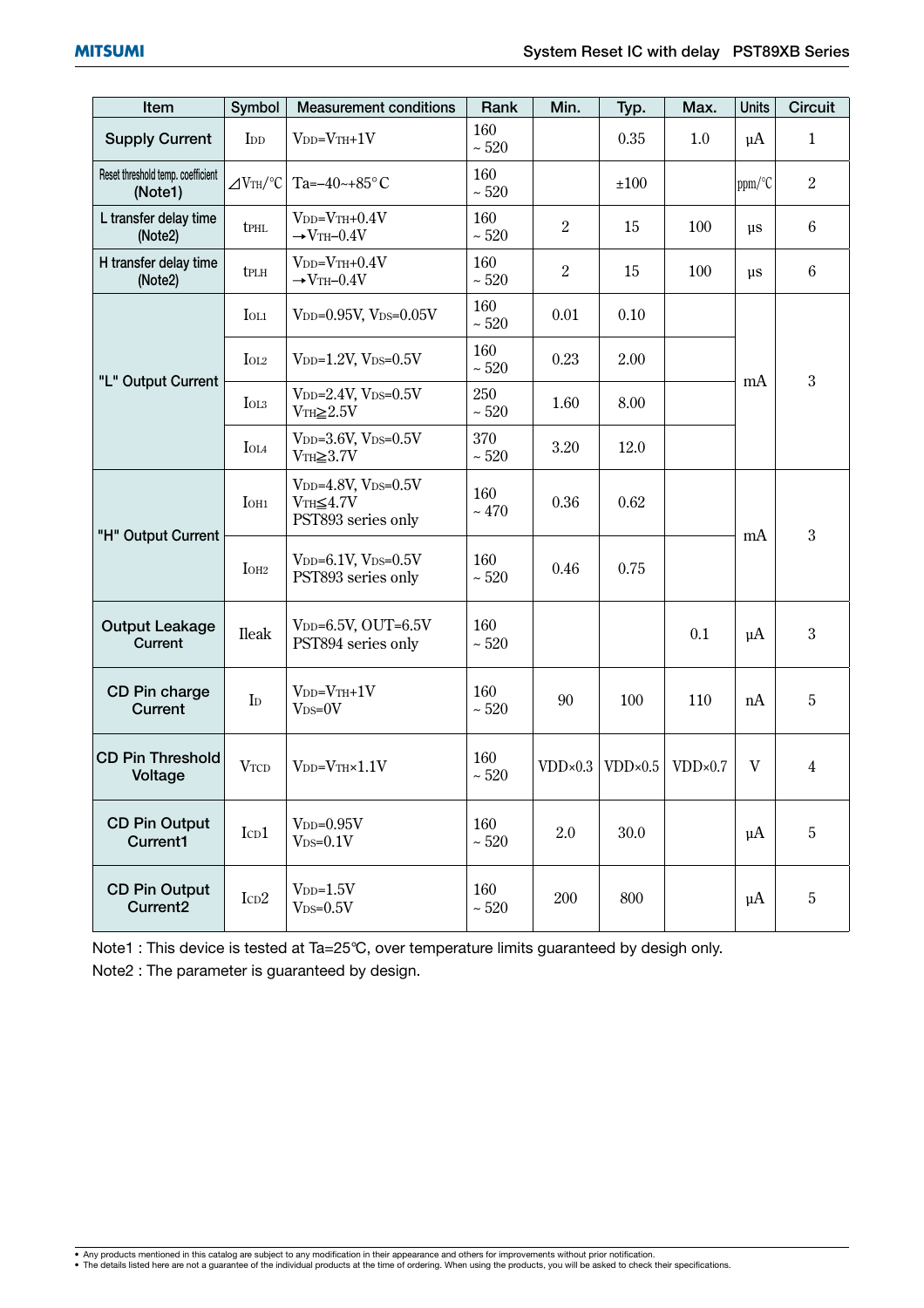## **Test Circuit**

#### **(1)**



**(2)**



**(3)**



**(4)**



**(5)**



**(6)**





Note3 : PST894series only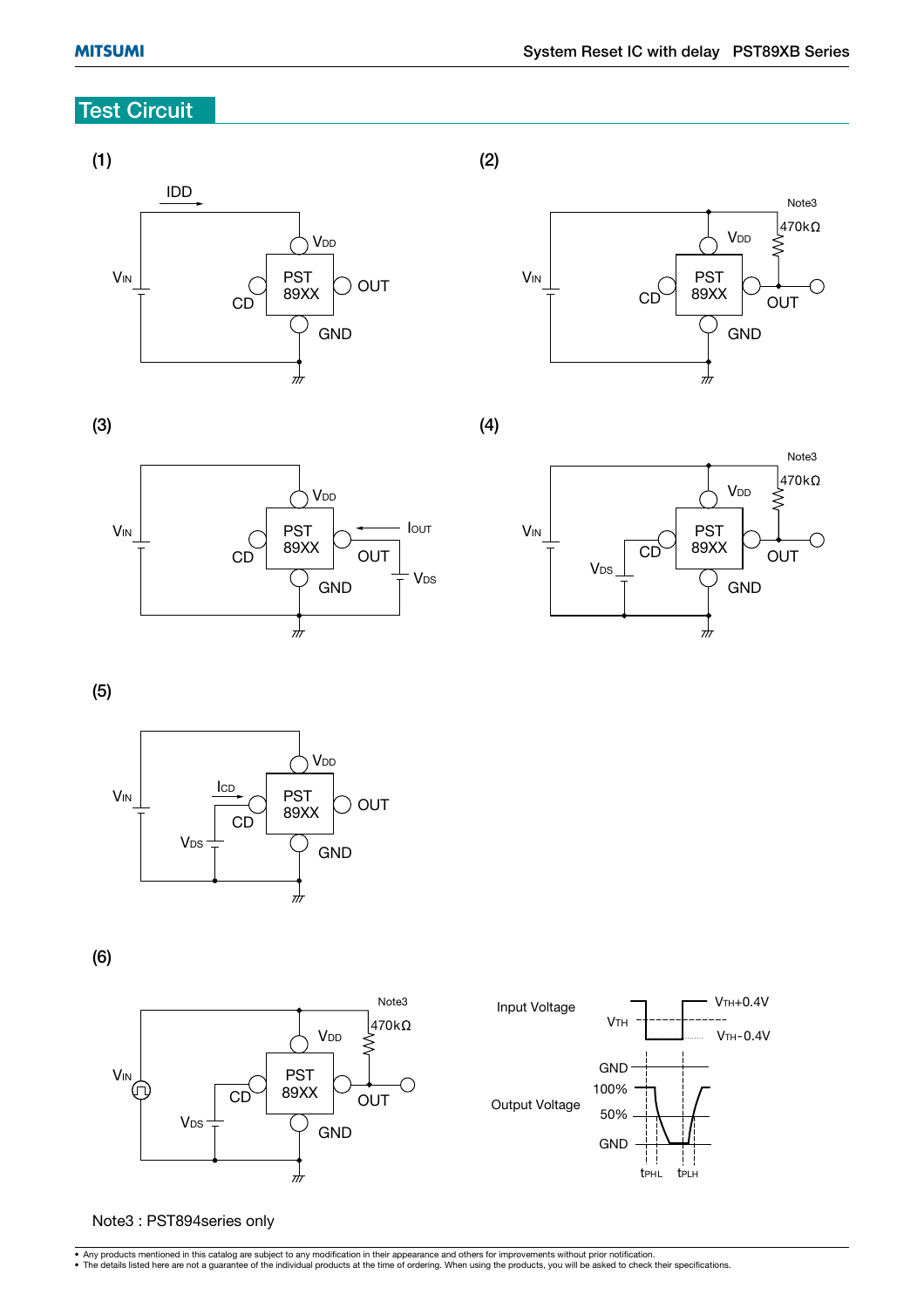## **Timing Chart**

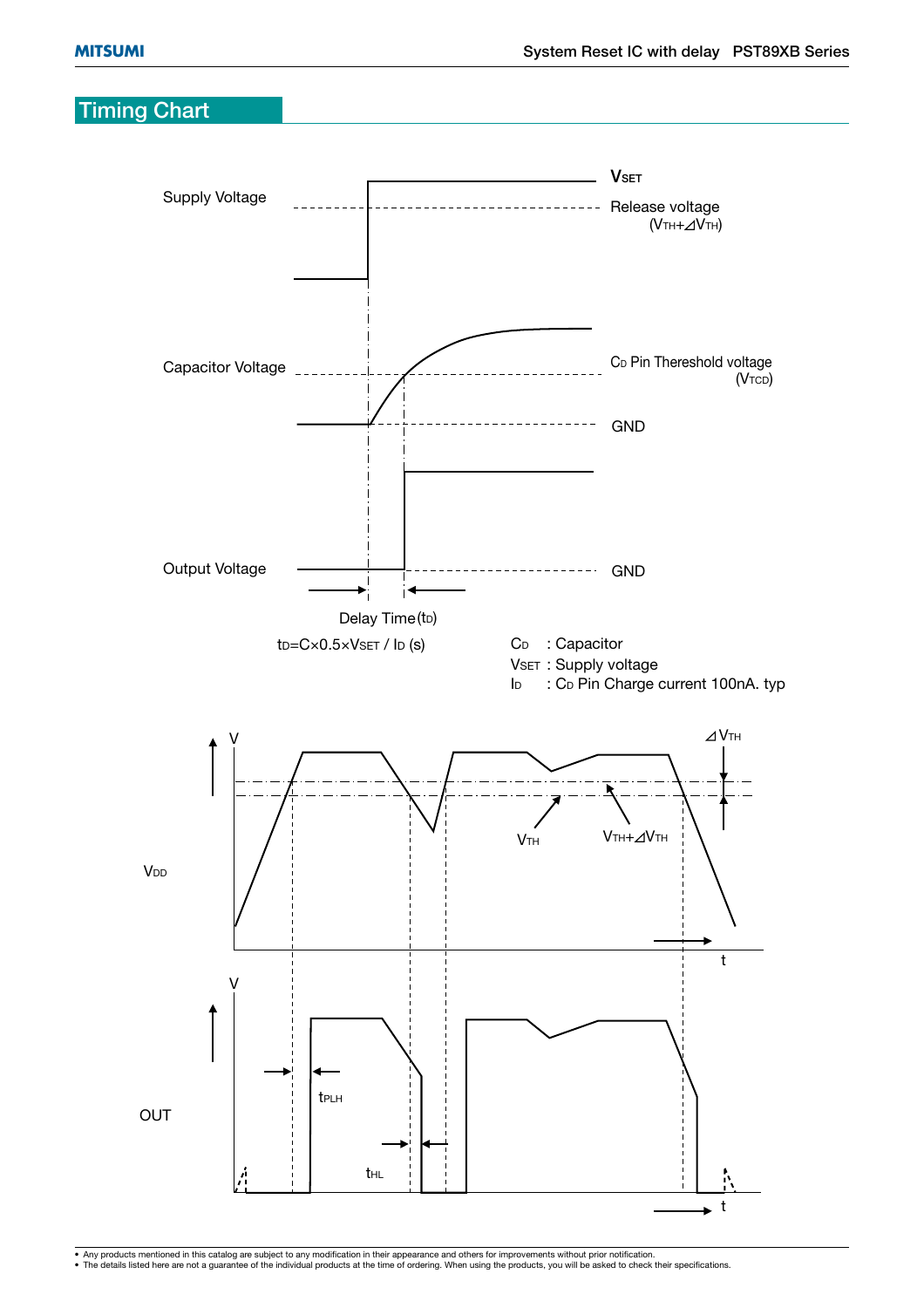#### **Operation Explanation**

· Detection Voltage

 Refers to the VDD voltage when the voltage of the OUT terminal voltage switches from H level to L level when reducing the VDD voltage.

· Release Voltage

 Refers to the VDD voltage when the voltage of the OUT terminal voltage switches from L level to H level when raising the VDD voltage.

· Hysteresis Voltage

Hysteresis voltage = release voltage - detection voltage, and refers to the difference in voltage.

· L Propagation Delay Time

 Refers to the time from when the VDD voltage decreases below the detection voltage to when the OUT terminal voltage switches from H level to L level, and is the response time within the reset IC when a reduction in the supply voltage is detected.

· H Propagation Delay Time

 Refers to the time from when the VDD voltage decreases below the release voltage to when the OUT terminal voltage switches from L level to H level, and is the response time within the reset IC when the power supply starts up.

· Release Delay Time

 Refers to the delay time for switching the OUT terminal during the condenser charging time due to the CD terminal condenser and charging current within the reset IC.

Configured with the time or delay until voltage stabilizes when the set power supply starts up.

· "L" Output Current

 Drain current of the OUT terminal NMOS. The synchronization current that turns the NMOS ON and sets the OUT terminal voltage to L level when VDD < detection voltage. Select the appropriate pull-up resistance for the synchronization capability for open drain output parts. If the pull-up resistance value is too low, VDS is generated so that L level voltage  $\div$  0.3V, and may not reach  $\div$  0V.

· "H" Output Current

 The drain current of the OUT terminal PMOS for CMOS output parts. The synchronization current that turns the PMOS ON and sets the OUT terminal voltage to H level when VDD > release voltage.

· Delay Terminal Charging Current

 Refers to the current for charging the condenser connected to the CD terminal to generate the release delay time.

· Delay Terminal Threshold Value Voltage

 Refers to the CD terminal voltage refers to the threshold voltage that is input into subsequent inverters to reverse the inverter output.

· Delay Terminal Output Current

 The drain current of the CD terminal NMOS. Refers to the current for charging the condenser connected to the CD terminal.

As the discharge current capability is small at around several 100  $\mu$ A, a delay is generated for the OUT terminal response time corresponding to the discharge time as the CD terminal capacity value increases. Check operation when the delay is 1µF or more in particular.

· Delay Terminal

 The delay terminal is the current source and has a high impedance. If board leakage, condensation or other leakages occur at the CD terminal, logical inversion occurs at subsequent inverters and logical inversion also occurs at the OUT terminal.

 The delay terminal has a high impedance and logical inversion may occur due to factors such as external noise, so using the terminal while OPEN is not recommended.

Use the delay terminal by connecting it with 100 pF or more.

<sup>•</sup> Any products mentioned in this catalog are subject to any modification in their appearance and others for improvements without prior notification.<br>• The details listed here are not a guarantee of the individual products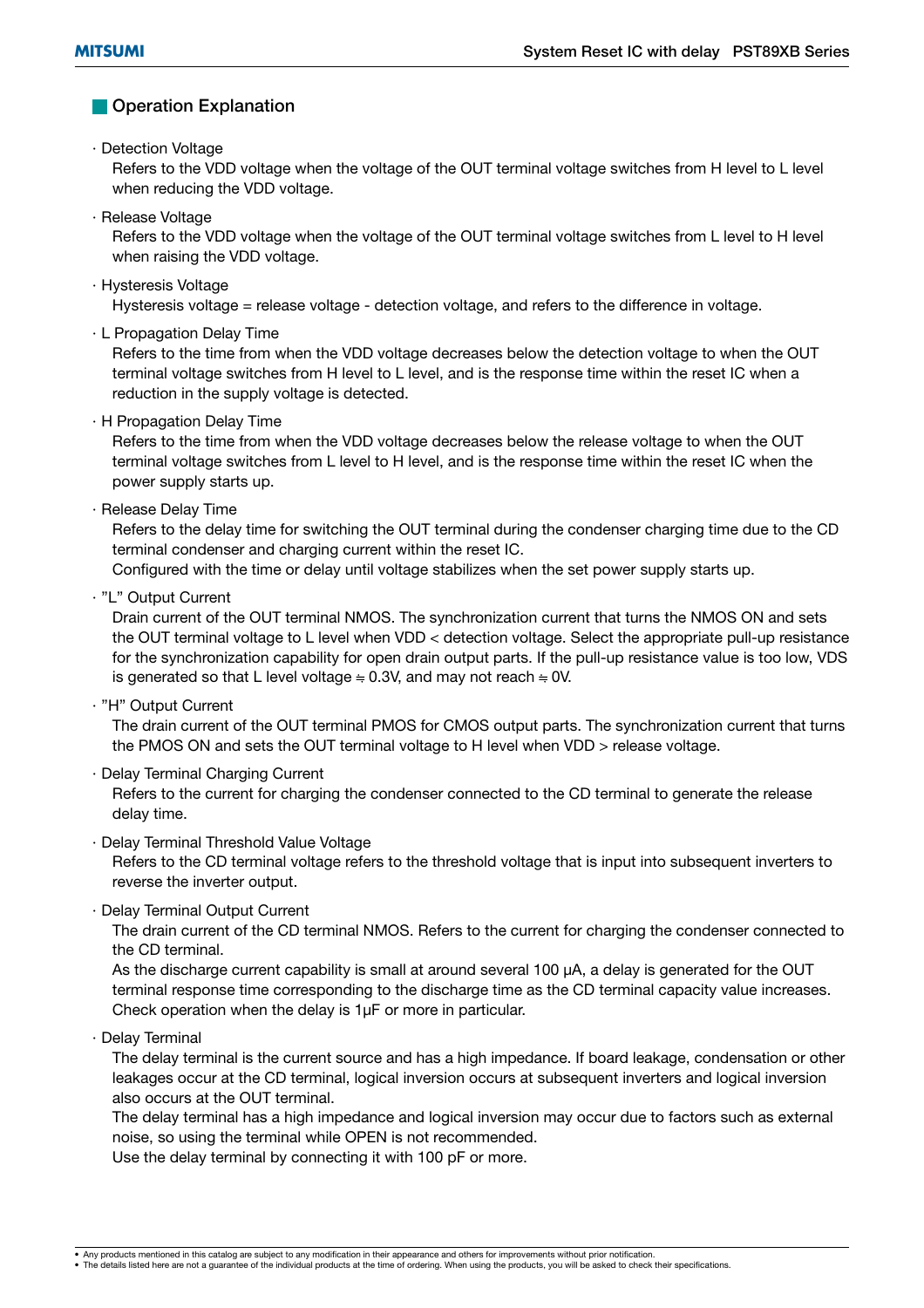#### **For the setting of the release delay time**

#### **• Operation of the power supply start-up**

- 1 It raised to VDD =  $0V \rightarrow VSET$ .
- 2 Comparator to detect release voltage (detection voltage + hysteresis voltage) or more.
- 3 Discharge NMOS of the CD pin :  $ON \rightarrow$  OFF. It is charged the capacitor of the CD pin from delay pincharge current.
- 4 Capacitor of the CD pin is charged, the inverter detects the above "0.5×VDD". The threshold voltage of the inverter is the following. CD Pin Threshold Voltage VDD×0.3min. -VDD×0.5typ. -VDD×0.7max
- 5 OUT :  $L \rightarrow H$ , it is released from the reset.

#### **• For the setting of the release delay time PST89xB series**

A constant current source, relationship charging time of the capacitor  $Q=I\times t=C\times V$ 

 Release delay time, it is time to be "CD Pin Voltage" = "the threshold voltage of the inverter" VTCD typ  $= 0.5 \times VSET$  ".

It will be prompted by the following equation.

 $t_{D \text{ typ}} = C \times V_{\text{TCD typ}} / I_D = C \times 0.5 \times V_{\text{SET}} / I_D$  (s) CD : Capacitor VSET : Supply voltage I<sub>D</sub>: CD pin charge current 100nA typ.

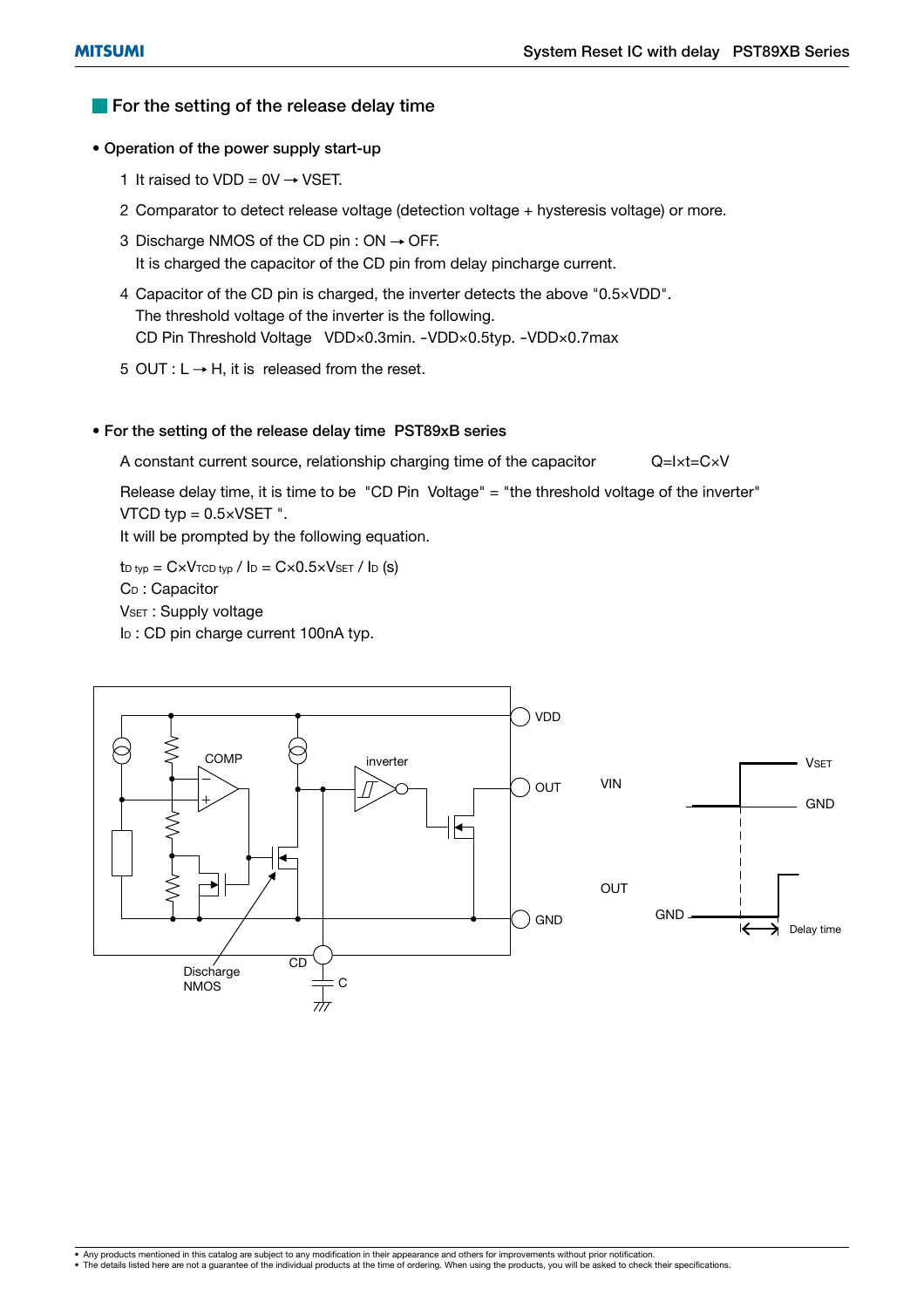#### **• PST89xB series release delay time TYPICAL PERFORMANCE CHARACTERISTICS**



**Release delay time**

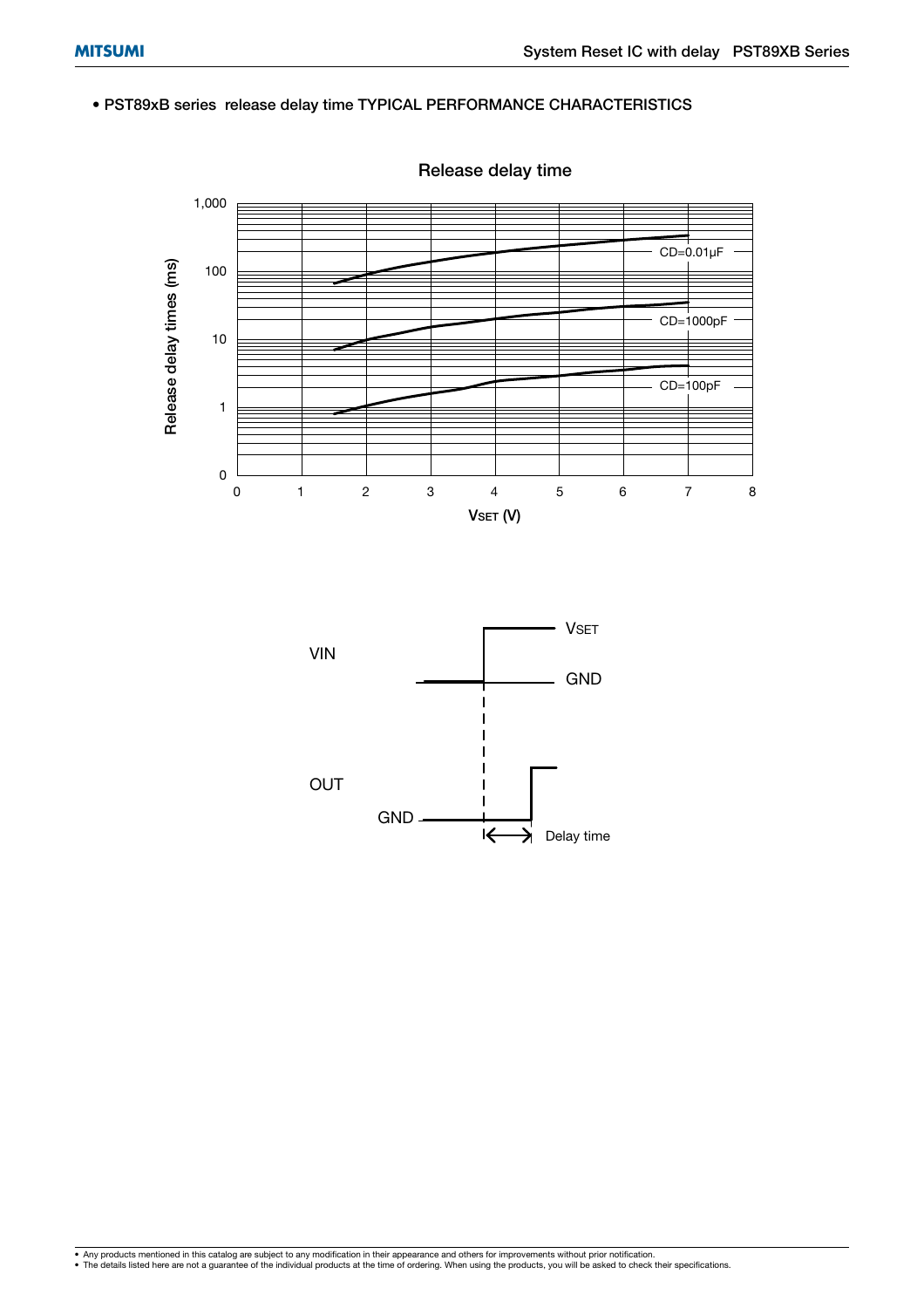## **Application Circuits**



- We shall not be liable for any trouble or damage caused by using this circuit.
- In the event a problem which may affect industrial property or any other rights of us or a third party is encountered during the use of information described in these circuit, Mitsumi Electric Co., Ltd. shall not be liable for any such problem, nor grant a license therefore.
- Please note that there is any possibility of circuit oscillation when resistance put in the line VIN. Recommend 15k ohm or less for PST894. Please do not put resistance for PST893.
- $\cdot$  TYP hysteresis voltage of PST89 series is a detecting voltage  $\times$  0.05. During power-up, and to release reset, it is time that it has become more than the release voltage (= detection voltage + hysteresis voltage). By calculating the variation of the power supply and the detection voltage and the release voltage, please select the detecting voltage rank.
- In CD pin, please do not use from the external voltage, and current source.
- Between CD pin ~ GND pin, please use by connecting more than capacitor 100pF.
- When the CD terminal capacitance value is greater than or more 1µF, time of the charge and discharge, the response of the OUT waveform is delayed. To power reduction of short-pulse, and less likely to respond. By the power supply voltage drop due to instantaneous interruption, the ack of discharge current capability of CD terminal, is not completely discharge, increasing again power-than release delay time of setting, it will be shorter.

<sup>•</sup> Any products mentioned in this catalog are subject to any modification in their appearance and others for improvements without prior notification.<br>• The details listed here are not a guarantee of the individual products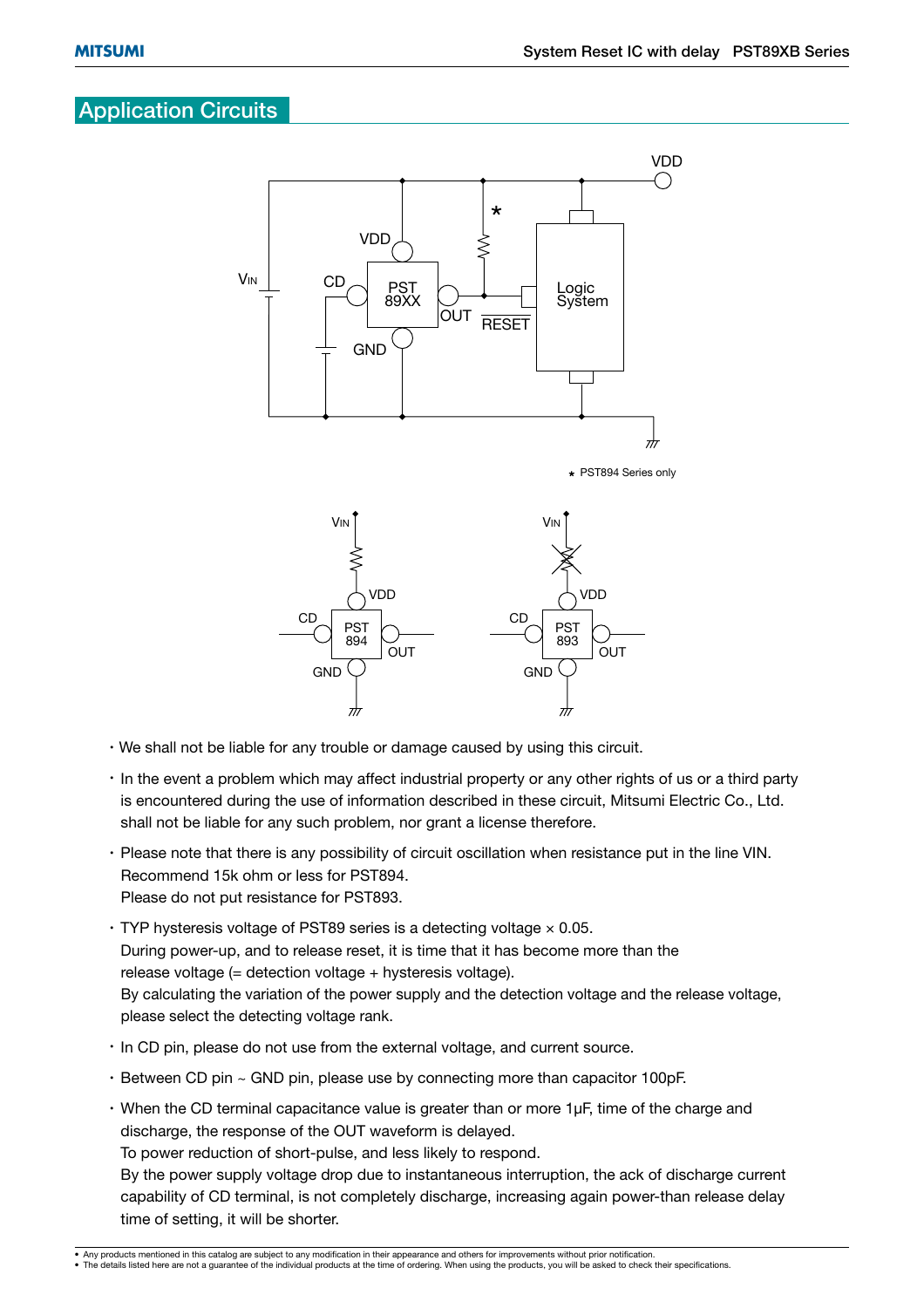

#### Note :  $\star$  These are typical characteristics.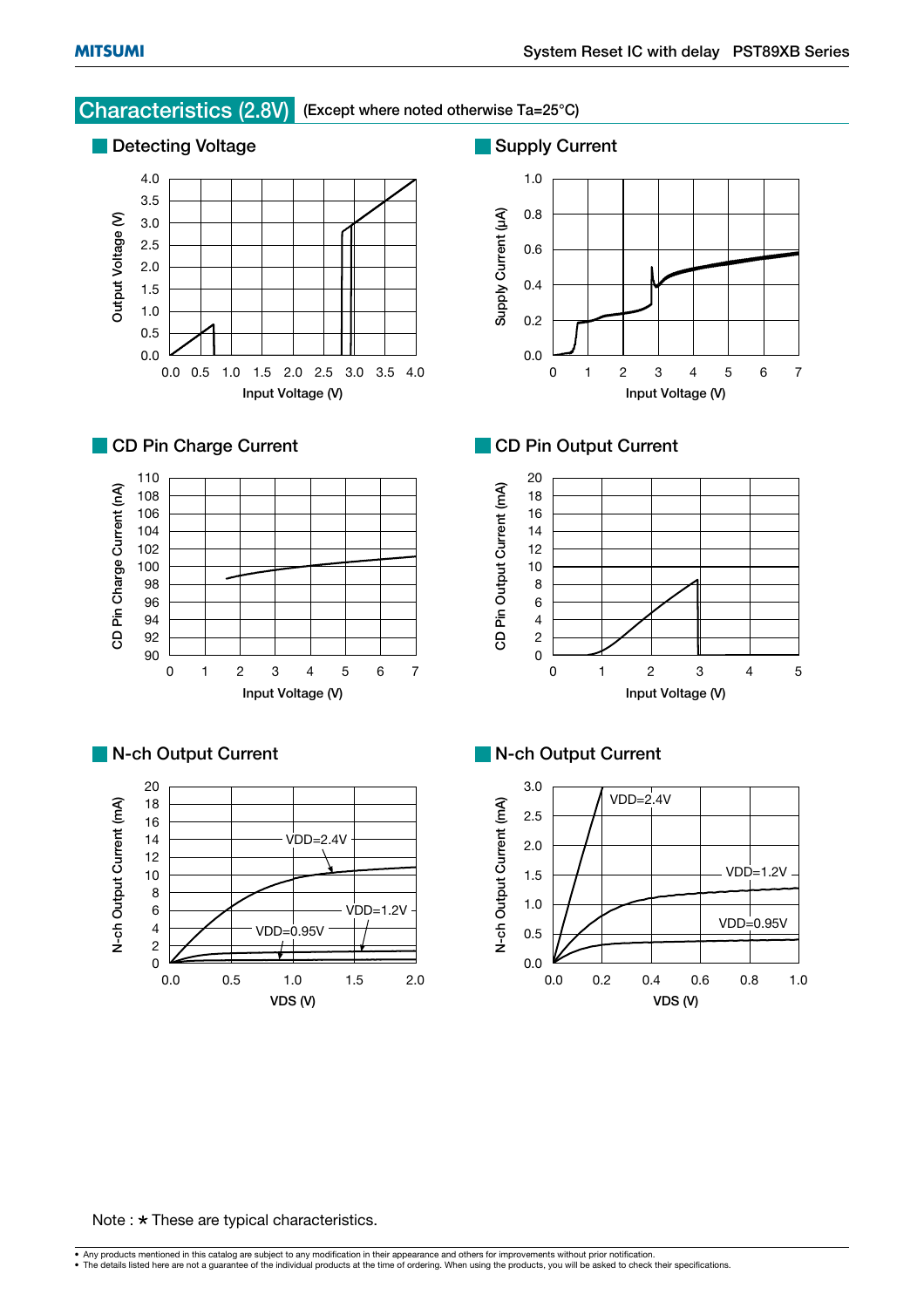

Note :  $\star$  These are typical characteristics.

• Any products mentioned in this catalog are subject to any modification in their appearance and others for improvements without prior notification.<br>• The details listed here are not a guarantee of the individual products